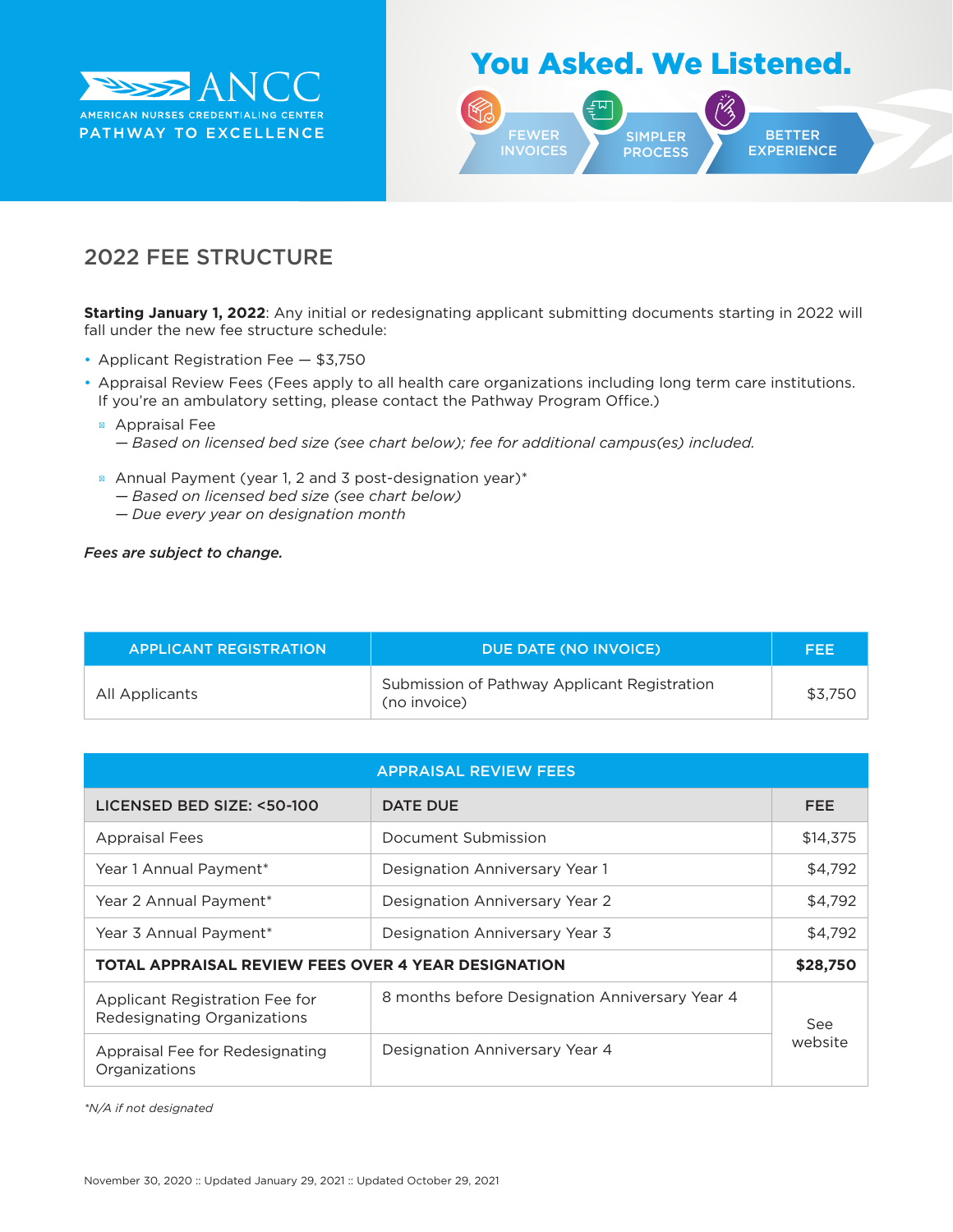| <b>APPRAISAL REVIEW FEES</b>                                  |                                                |                |
|---------------------------------------------------------------|------------------------------------------------|----------------|
| LICENSED BED SIZE: 101-299                                    | <b>DATE DUE</b>                                | <b>FEE</b>     |
| <b>Appraisal Fees</b>                                         | Document Submission                            | \$20,625       |
| Year 1 Annual Payment*                                        | Designation Anniversary Year 1                 | \$6,875        |
| Year 2 Annual Payment*                                        | Designation Anniversary Year 2                 | \$6,875        |
| Year 3 Annual Payment*                                        | Designation Anniversary Year 3                 | \$6,875        |
| <b>TOTAL APPRAISAL REVIEW FEES OVER 4 YEAR DESIGNATION</b>    |                                                | \$41,250       |
| Applicant Registration Fee for<br>Redesignating Organizations | 8 months before Designation Anniversary Year 4 | See<br>website |
| Appraisal Fee for Redesignating<br>Organizations              | Designation Anniversary Year 4                 |                |

|                                                               | <b>APPRAISAL REVIEW FEES</b>                   |                |
|---------------------------------------------------------------|------------------------------------------------|----------------|
| LICENSED BED SIZE: 300-399                                    | DATE DUE                                       | <b>FEE</b>     |
| <b>Appraisal Fees</b>                                         | Document Submission                            | \$26,875       |
| Year 1 Annual Payment*                                        | Designation Anniversary Year 1                 | \$8,958        |
| Year 2 Annual Payment*                                        | Designation Anniversary Year 2                 | \$8,958        |
| Year 3 Annual Payment*                                        | Designation Anniversary Year 3                 | \$8,958        |
| <b>TOTAL APPRAISAL REVIEW FEES OVER 4 YEAR DESIGNATION</b>    |                                                | \$53,750       |
| Applicant Registration Fee for<br>Redesignating Organizations | 8 months before Designation Anniversary Year 4 | See<br>website |
| Appraisal Fee for Redesignating<br>Organizations              | Designation Anniversary Year 4                 |                |

|                                                               | <b>APPRAISAL REVIEW FEES</b>                   |                |
|---------------------------------------------------------------|------------------------------------------------|----------------|
| LICENSED BED SIZE: 400-599                                    | <b>DATE DUE</b>                                | <b>FEE</b>     |
| <b>Appraisal Fees</b>                                         | Document Submission                            | \$33,125       |
| Year 1 Annual Payment*                                        | Designation Anniversary Year 1                 | \$11,042       |
| Year 2 Annual Payment*                                        | Designation Anniversary Year 2                 | \$11,042       |
| Year 3 Annual Payment*                                        | Designation Anniversary Year 3                 | \$11,042       |
| <b>TOTAL APPRAISAL REVIEW FEES OVER 4 YEAR DESIGNATION</b>    |                                                | \$66,250       |
| Applicant Registration Fee for<br>Redesignating Organizations | 8 months before Designation Anniversary Year 4 | See<br>website |
| Appraisal Fee for Redesignating<br>Organizations              | Designation Anniversary Year 4                 |                |